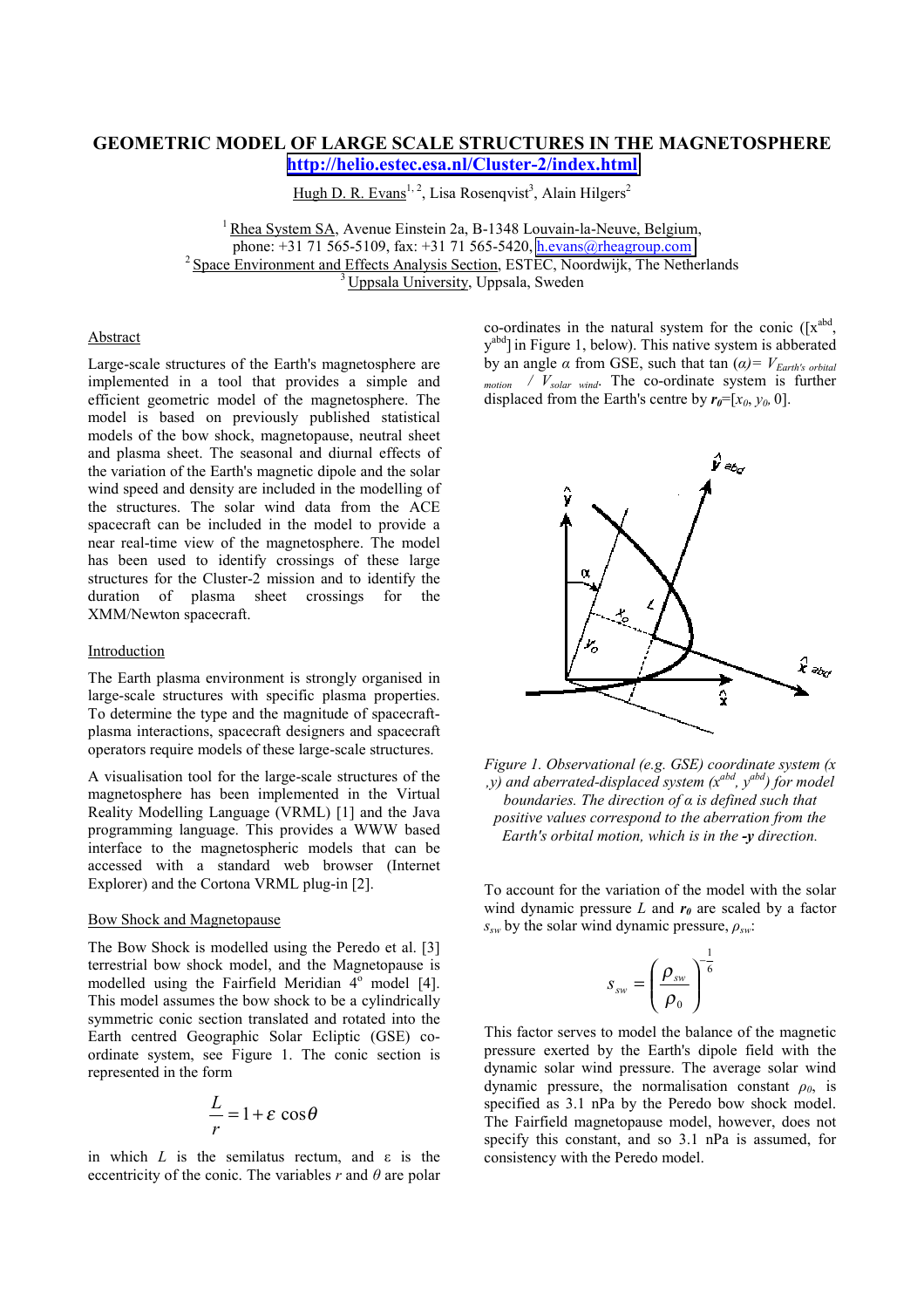The 3D conic sections are modelled in the VRML language as a circle in the  $(y^{abd}, z^{abd})$  plane extruded along the  $-x^{abd}$  axis. The radius of the circle is scaled by the *y*<sup>abd</sup> component of the magnetospheric model to form the shape of the conic section. The conic section is then translated and rotated about the *y*-axis into the GSE co-ordinate system. The entire construct is then spatially scaled for the variation of the solar wind dynamic ram pressure.

|                                              | $\cdot$          |                                      |
|----------------------------------------------|------------------|--------------------------------------|
|                                              | Bow<br>Shock     | Magneto-<br>pause                    |
|                                              | Peredo<br>et al. | Fairfield<br>Meridian 4 <sup>°</sup> |
| $L(R_{\text{Earth}})$                        | 26.1             | 13.1                                 |
| £.                                           | 0.98             | 0.79                                 |
| $R_{\theta} = [x_0, y_0]$ R <sub>Earth</sub> | [2, 0.3]         | [3.6, 0.4]                           |
| $\rho_0$ (nPa)                               | 3.1              | (3.1)                                |
| $V_{Earth}$ 's orbital Motion<br>(km/s)      | 30               | 30                                   |
|                                              |                  |                                      |

*Table 1. Conic section and aberration parameters for the bow shock and magnetopause models.*

### Neutral Sheet - Tail ward Extrusion

The neutral sheet is the locus of points where the magnetic field intensity reaches a minimum and the component of the magnetic field measured along the Earth-Sun axis reverses in sign [5]. The exact position of the neutral sheet is essentially determined locally, when a spacecraft traverses it. However, a large set of neutral sheet crossings can be used to generate a time dependent model of the neutral sheet.



### *Figure 2. Cross-section of the magnetotail showing the displaced ellipse neutral sheet model.*

Fairfield presents a model where the neutral sheet is represented as a tail ward projection of an ellipse, which is tilted at an angle *χ* to the solar magnetospheric plane and with a displaced centre north or south of the Sun-Earth X-axis depending on the tilt angle, see Figure 2. The model describes the displacement of the centre of the ellipse,  $\delta Z$ , by the following:

For  $Y_{GSM} < Y_M$ :

$$
\delta Z = \left[ \left( H_0 + D \left( 1 - \left( \frac{Y_{GSM}}{Y_M} \right)^2 \right)^{\frac{1}{2}} - D \right] \sin \chi
$$

For  $Y_{GSM} \geq Y_M$ :

$$
\delta Z = -D\sin\chi
$$

The structure is modelled in geocentric solar magnetospheric co-ordinates (GSM). The constant  $Y_M$ describes the width of the arched surface and the parameter D represents the displacement of the centre of the curve above or below the abberated  $X_{GSM}$  axis. The constant  $H_0$ , called the "hinging distance", is the distance from the Earth at which the X-independent surface in the tail is attached to the geomagnetic equator.

Fairfield [6] has derived the values of the constants D,  $H_0$ , and  $Y_M$  that provide a best fit of the measurements from IMP-6 and IMP-7 and are, thus, best adapted to geocentric distances between 30 and 40 R<sub>Earth</sub>. However, for the near-Earth region ( $<$  22.6 R<sub>Earth</sub>), the Gosling et al. parameters [7], which provide a fit to the ISEE-2 data from 1978, are better suited to the neutral sheet model for orbits such as Cluster-2, see Table 2.

*Table 2. Parameters for the elliptic tail ward extrusion for the neutral sheet model. All values are in units of Earth radii.*

|           | Ð  | $\rm H_0$ | Yм   |
|-----------|----|-----------|------|
| Fairfield | 14 | 10.5      | 22.5 |
| Gosling   |    |           | 13.5 |

The neutral sheet is modelled in VRML in a manner similar to the displaced ellipse neutral sheet model, i.e. as an extrusion of the Fairfield function, above, along the tailward direction, starting at  $10$   $R_{Earth}$  and continuing to 20  $R_{Earth}$ . The Modified Julian Day 1950 is passed to this construct, from which the  $\chi$  parameter is calculated.

### Dipolar Region of keV electrons

The dipolar part of the magnetosphere, where plasma sheet and inverted "V" electron precipitations are observed, is described in the model by a dipolar magnetic field up to a geocentric equatorial radius of 15 REarth. This is a simplification, as the Earth's magnetic field may depart substantially from such a dipolar field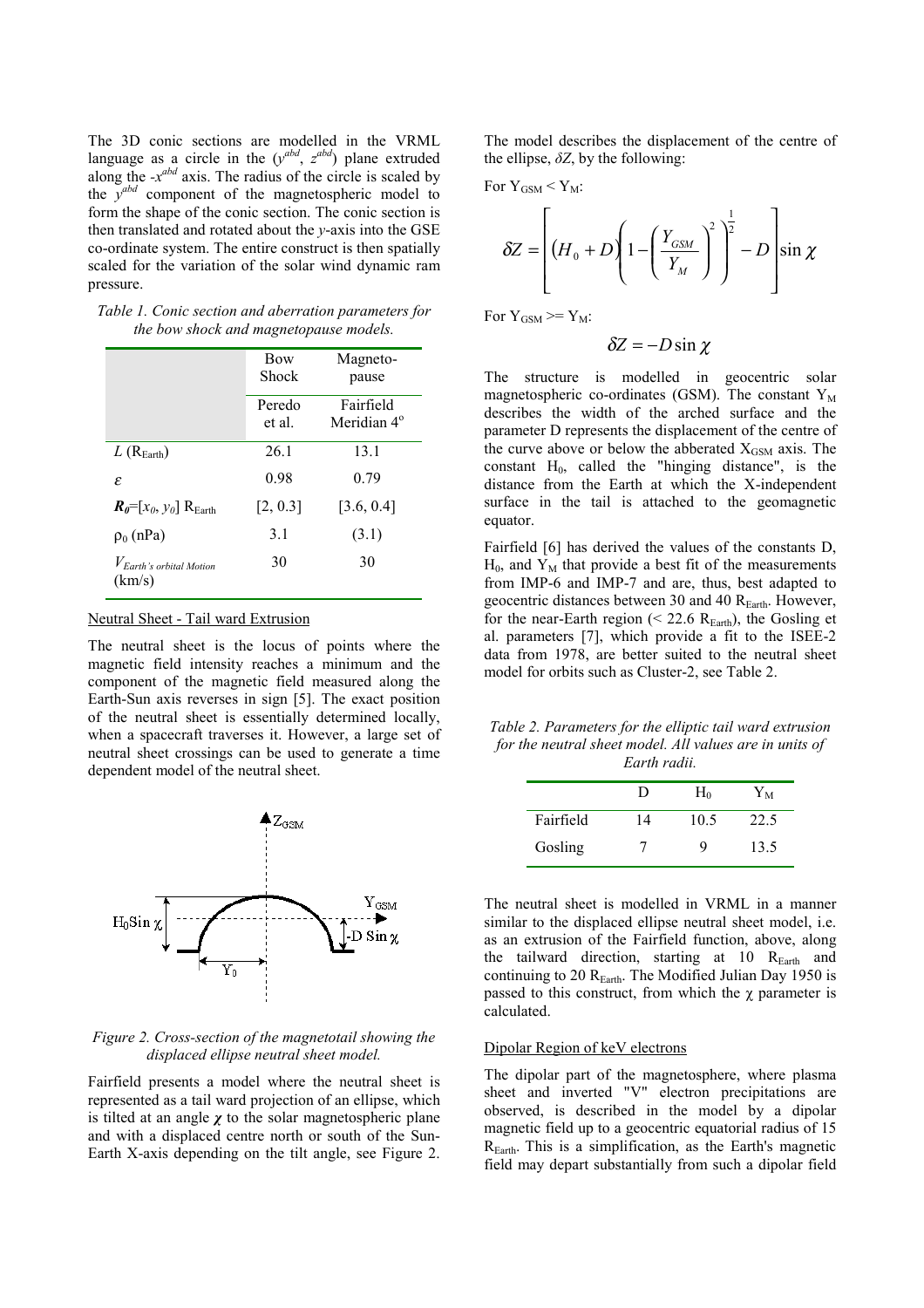at geocentric distances beyond  $5 R_{Earth}$  due to the interaction of the solar wind, which also introduces a strong day/night asymmetry.

In this region below 15  $R<sub>Earth</sub>$ , magnetic shells are described with the help of the parameter  $r$ , which is the geocentric distance of the intersection of the magnetic force line with the magnetic equatorial plane. Measurements from polar orbiting spacecraft have shown that plasma sheet and inverted "V" electrons are often encountered in a region extending from  $r=5$  R<sub>E</sub> to  $r=15$  R<sub>E</sub> [\[8\].](#page-5-0) The model of this keV electron region is implemented as a bounding limit magnetic shell with  $r=15$  R<sub>E</sub>.

*Figure 3. VRML implementation of the Gosling elliptical tailward extrusion and the dipole plasmasheet electron limit in GSE coordinates at 14-Dec-2001 02:00 UT. The Cluster-2 orbits are also shown.*

The surface representing the maximum limit of the dipolar region is implemented in VRML as a rotational dipolar extrusion in GSM coordinates. This construct, along with the tailward neutral sheet extrusion, is transformed from GSM coordinates to GSE coordinates, see Figure 3.

### Magnetic Field Lines

 $\overline{a}$ 

The IGRF-95 and Tsyganenko 1996 internal and external magnetic field lines are traced in the MAG<sup>1</sup> coordinate system from points located at longitudes of  $20^\circ$  intervals, co-latitude of  $25^\circ$  and geocentric radius of 10000 km. The field lines are traced by a FORTRAN program, which interfaces the WWW to the UNILIB library [9], and converted to VRML. A separate interface allowing full parametric control is available at [http://helio.estec.esa.nl/hevans/b\\_line/.](http://helio.estec.esa.nl/hevans/b_line/)

<sup>1</sup> **Z** is the dipole axis, **Y** is the intersection of the geographic equator and the geographic meridian  $90^\circ$ East of the meridian containing the dipole axis.

The Tsyganenko 1996 external field model requires, as inputs, the  $B_Y$  and  $B_Z$  interplanetary magnetic field (IMF) components (nT), the solar wind pressure (nPa) and the Dst index (nT). For the simulation, only the solar wind pressure and the Dst index are supplied to the calculation. The IMF components are set to 0.

As the conversion of the field line tracing to VRML is a computationally intensive operation, i.e. takes >5 seconds to complete with a fast network connection, the feature is normally disabled to ensure a reasonably quick response from the model when modifying the epoch, solar wind parameters or  $D_{ST}$  index from the applet.



*Figure 4. The magnetic field lines calculated from the IGRF-95 internal and the Tsyganenko-96 external magnetic field models. The Cluster-2 trajectory is also shown.*

## ACE Solar Wind Parameters

To provide a simulation of the state of the magnetosphere, the ACE SWEPAM solar wind data can be automatically included in the simulation. The server downloads the hourly averaged data, provided by  $NOAA/SEC<sup>2</sup>$ , on an hourly basis and archives it. The data for the month of the simulation's epoch is then served to the simulation. This circumvents the security restriction, imposed by the Java applet run time environment, that prohibits the applet from accessing servers other than that from which it was originally served. The hourly data is provided to reduce the download time, while still providing a near real-time simulation of the magnetosphere.

l <sup>2</sup> See <u>ftp://ftp.sec.noaa.gov/pub/lists/ace2/</u>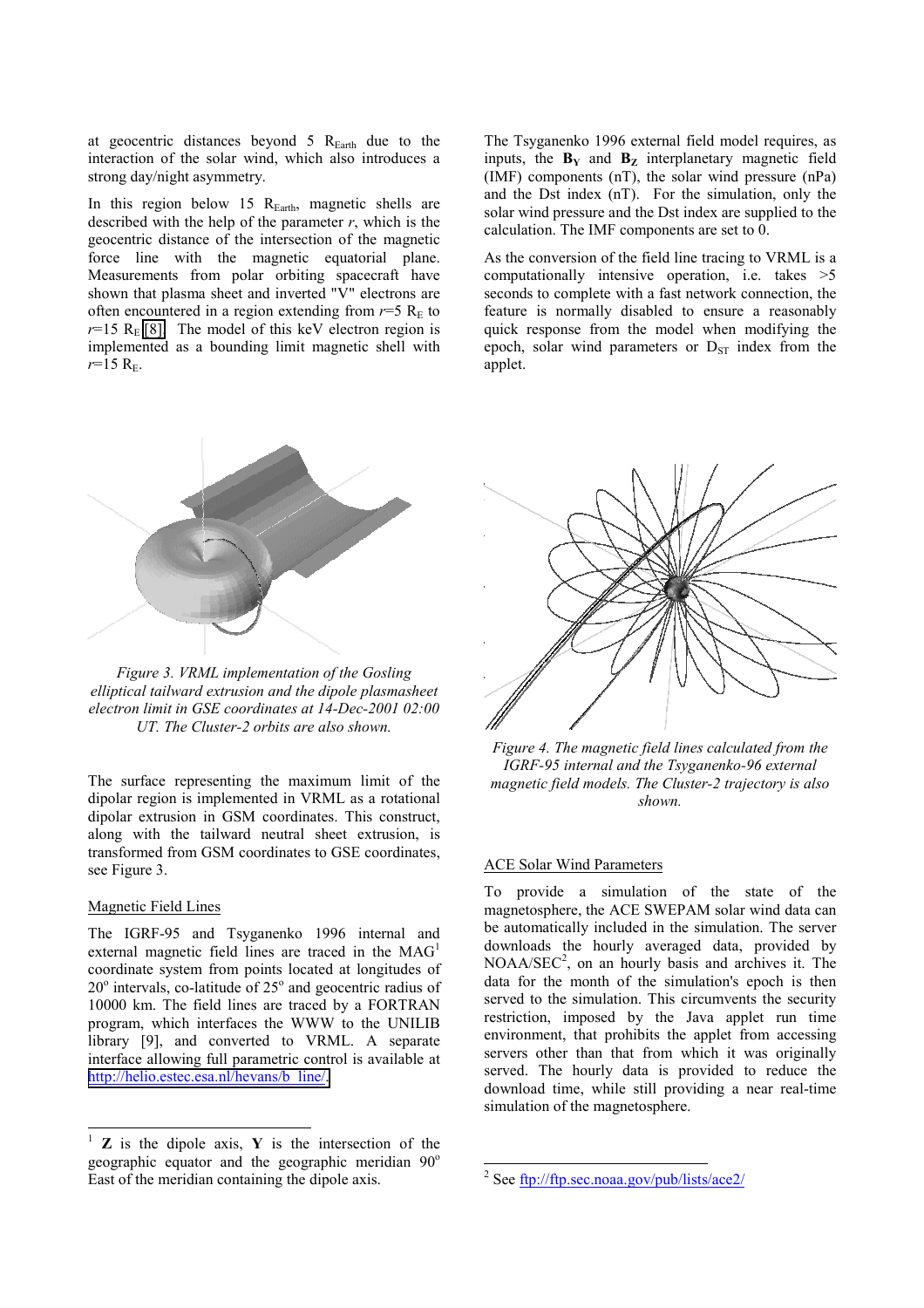The solar wind ram pressure, used by several of the models in the simulation, is calculated from the ACE SWEPAM speed and density data using the formula:

$$
p_{\scriptscriptstyle sw} = C \rho_{\scriptscriptstyle sw} V_{\scriptscriptstyle sw}^2
$$

where,  $V_{sw}$  is the solar wind speed,  $\rho_{sw}$  is the solar wind density, and *C* is a constant for conversion to nPa units  $(1.6726E-6)$  nPa cm<sup>-3</sup> km<sup>-2</sup> s<sup>2</sup>). Two definitions of the solar wind dynamic pressure are in use in space physics: the momentum flux  $(p_{\text{m}f})$  and the kinetic energy per unit volume  $(p_{ke})$ . The momentum flux has its origins in the flow equations that describe conservation of momentum, while the kinetic energy density is usually found in aerodynamics and fluid dynamics and is derived from the conservation of energy in a steady flow. The relation between the two is  $p_{k_e} = \frac{1}{2} p_{m_f}$ . In this simulation, the momentum flux definition is applied.

It is also possible to disable the automatic loading of the ACE SWEPAM data, allowing the user to perform a "what if" analysis by specifying their own values for the solar wind speed and density.

As no easily accessible near real-time Dst index is available on the Internet, the user is required to enter this parameter in the control applet. This parameter, though, only affects the magnetic field line model, and so doesn't greatly diminish the functionality of the simulation. There are several sites (DMI, CRL, and UCLA) that do provide Dst index predictions via the Internet, but the forms in which they are presented do not lend themselves to easy extraction of the indices.



*Figure 5. The four Cluster spacecraft, their orbits and the tetrahedron with a spacecraft at each vertex.*

## Satellite Trajectory

| The trajectories of the four Cluster-2 satellites are     |  |  |  |
|-----------------------------------------------------------|--|--|--|
| represented for the epoch of the simulation as elliptical |  |  |  |
| lines that are coded in the standard Science Working      |  |  |  |
| Team colours, seen in the following table.                |  |  |  |

| <b>Satellite</b> | Colour       |
|------------------|--------------|
| Rumba            | <b>Black</b> |
| Salsa            | Red          |
| Samba            | Green        |
| Tango            | Magenta      |

The closest ephemera from the Long Term Orbit File (LTOF) is served by a Common Gateway Interface (CGI) script on the server to a Java object which converts it to a GSE state vector. White lines are drawn to represent the tetrahedron formed by the spacecraft positions, see Figure 5.



*Figure 6. The Java Applet that controls the VRML simulation allows the user to modify the simulation conditions.*

### The Control Applet

The control applet, see Figure 6, provides the interface to the VRML simulation, allowing the user to modify the simulation's epoch, the solar wind speed and density, the  $D_{ST}$  index. In addition, the applet permits the user to modify the transparency of the bow shock,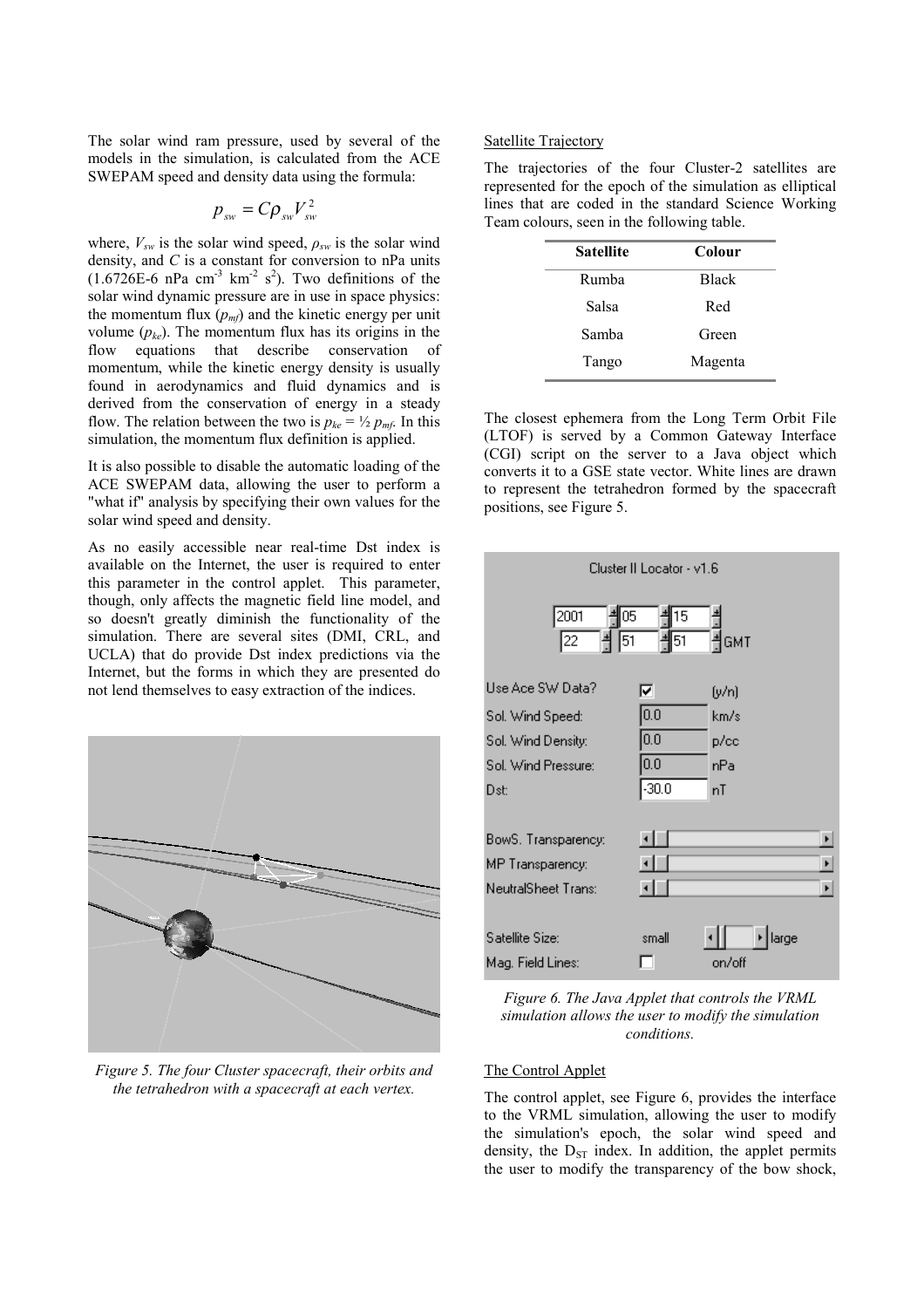magnetopause and neutral sheet. Without this ability, it is difficult to easily view the various structures and their positional relationship with the other constructs. The satellite size is similarly variable, to permit quick location from views at great distances while still permitting the finer structure of the tetrahedron and inter-satellite positions to be resolved at closer viewpoints. In addition, the magnetic field line generation can be switched on and off by a simple toggle button.

Several viewpoints are provided by the simulation, the default view from an angle, along the X, Y and Z axes, from the Earth, and from either of the four Cluster satellites. When a Cluster satellite is chosen as the viewpoint, the viewpoint will move with the satellite as the satellite moves with the epoch. This is particularly useful when following the evolution of the tetrahedron or determining the point at which the satellites straddle one of the structures.



*Figure 7. Time spent inside the plasma sheet electron region as a function of the orbit number for a half thickness of the tail plasmasheet and dipolar region equal to 3 REarth. The smooth part of the curve corresponds to encounters with the dipolar region, while the spikes correspond to the tail plasmasheet encounters.*

### XMM Plasma Sheet Crossings

The simple geometric models described above can be applied to support mission preparation and mission planning activities. As an example, the neutral sheet model is used to evaluate the possible occurrence of keV electron region crossing by the XMM/Newton spacecraft. Electrons in this energy range may potentially affect the X-ray detector background via Xray emission in telescope walls. For a given position of the spacecraft, the minimum distance to the centre of the modelled plasma sheet electron region can be calculated as follows. First, the dipole shell parameter, *r*, for XMM corresponding to the spacecraft position is derived from the dipole field equation,

$$
r = \frac{R_{xMM}}{\cos^2 \Phi}
$$

where  $\Phi$  denotes the dipolar latitude and  $R_{XMM}$  is the distance from the spacecraft to the centre of the Earth. The value  $|r_0-r|$  represents a measure of the distance of the spacecraft from the midshell of plasma sheet electrons dipolar region. If the spacecraft is located at  $X_{\text{GSM}}$  < -10 R<sub>Earth</sub>, the value of  $|r_0-r|$  is compared to the elevation of the spacecraft along the Z-axis with respect to the neutral sheet. The minimum of the two values is defined as the distance between the spacecraft and the centre of the region of interest.

This procedure has been applied to 2008 consecutive XMM/Newton orbits from December 1999 to December 2010. Attributing a plasma sheet thickness, e.g. 3  $R_{Earth}$ , permits the duration of the plasmasheet crossings to be calculated, or more specifically, where the risk of encountering plasmasheet electrons is high. In Figure 7, the duration of high risk periods of the orbit are plotted as a function of orbit number. It can be seen that the duration of periods where both dipolar keV region and plasma sheet electron encounters occur, are strongly modulated (50% for the dipolar region and a factor of 2 for the tail plasma sheet encounter). By suppressing the dipole tilt, it can be shown that the dipole inclination is the principle cause of the modulation of the plasma sheet encounters.

Extending the thickness of the keV electron region to 5  $R<sub>Earth</sub>$  does not qualitatively change these results and the overall aspect of the curve. Further, it is expected that taking into account the compression of the magnetosphere on the noon side would induce a stronger modulation of the low altitude encounter with keV electron regions.

#### Conclusions

Four models of large structures of the Earth's magnetosphere have been implemented in a VRML/Java system that is available via the Internet. The system can provide a near real-time simulation of the state of the bow shock, magnetopause, and neutral sheet along with the location of the Cluster-2 spacecraft in relation to them. The application of the plasma sheet model to the XMM/Newton orbit has been demonstrated, outlining the value of the model to mission and operations planning.

Further improvements to the modelling will include the upgrading of the plasmasheet dipole model with a more representative *L-shell* model based on the IGRF-95 and Tsyganenko-96 external magnetic field models. The tailward neutral sheet extrusion will be provided with a thickness, instead of the simplified two dimensional elliptic extrusion. More detailed control of the magnetic field model through the IMF  $B<sub>v</sub>$  and  $B<sub>z</sub>$  components can be included, as well as the tracing of the magnetic field